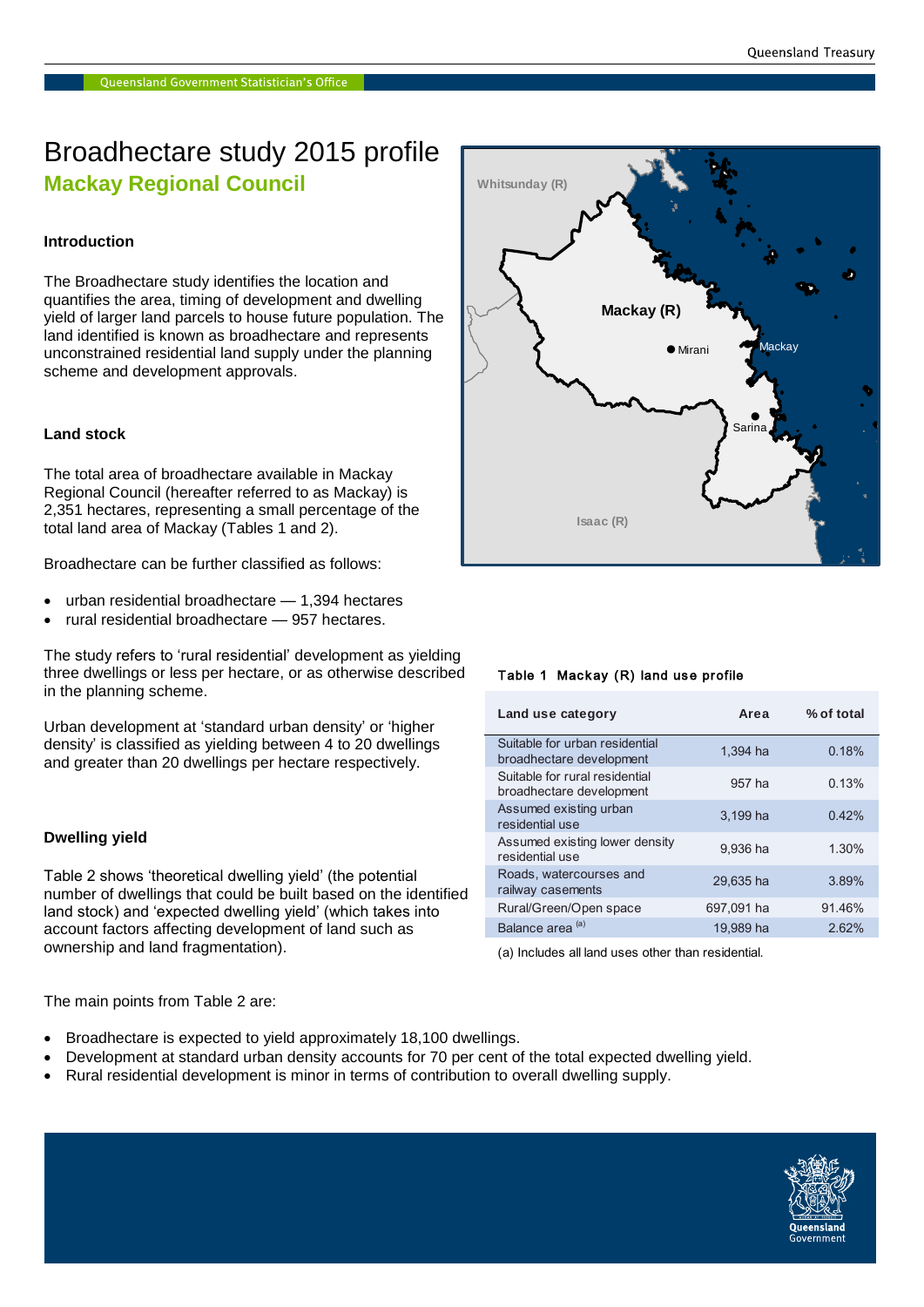#### Table 2 Mackay (R) broadhectare stock and dwelling yield (a)

#### **Stock composition**

- Broadhectare stock is contained within 362 land parcels.
- Parcels less than or equal to 1.2 hectares account for over 43 per cent of all parcels.
- Parcels sized 10 hectares or more account for over 70 per cent of the expected total dwelling yield from broadhectare land.

| Parcel size<br>Land      |                     | Total area               | Broadhectare area (hectares)        |                      |                | Expected dwelling yield (number)    |                      |                    |
|--------------------------|---------------------|--------------------------|-------------------------------------|----------------------|----------------|-------------------------------------|----------------------|--------------------|
| categories<br>(hectares) | parcels<br>(number) | of parcels<br>(hectares) | Urban<br>residential <sup>(b)</sup> | Rural<br>residential | Total<br>stock | Urban<br>residential <sup>(b)</sup> | Rural<br>residential | Total<br>dwellings |
| $= 1.2$                  | 154                 | 88                       | 81                                  | 29                   | 110            | 1,467                               | 21                   | 1,487              |
| $1.3 - 2.0$              | 39                  | 63                       | 46                                  | 6                    | 52             | 707                                 | 37                   | 744                |
| $2.1 - 4.9$              | 54                  | 164                      | 115                                 | 31                   | 146            | 1.842                               | 52                   | 1,894              |
| $5.0 - 9.9$              | 27                  | 204                      | 104                                 | 57                   | 161            | 1.169                               | 77                   | 1.246              |
| $10.0+$                  | 88                  | 2.957                    | 1.048                               | 833                  | 1.881          | 12.190                              | 575                  | 12.765             |
| Total                    | 362                 | 3,476                    | 1.394                               | 957                  | 2,351          | 17,375                              | 762                  | 18,137             |

#### Table 3 Mackay (R) broadhectare stock composition (a)

(a) Components may not sum exactly to totals due to rounding.

(b) Includes dwellings at higher and standard urban densities.

# **Population capacity**

The preliminary estimated resident population of Mackay at 30 June 2014 was 123,400 persons (Source: ABS 3218.0). This is expected to increase to between 151,700 (low series) and 174,400 (high series) persons by 2026, representing population growth over the 2014–2026 period of between 28,300 (low series) and 51,000 (high series) (Source: *Queensland Government Population Projections*, 2013 edition).

The average household size for occupied private dwellings in Mackay at the time of the 2011 Census was 2.8 and 1.8 persons for houses and attached dwellings respectively. Table 4 shows that depending on average household size, broadhectare development could accommodate between 38,800 and 53,300 persons. Further development in existing residential areas, where the parcel size is less than 2,500 m<sup>2</sup>, could also accommodate additional population.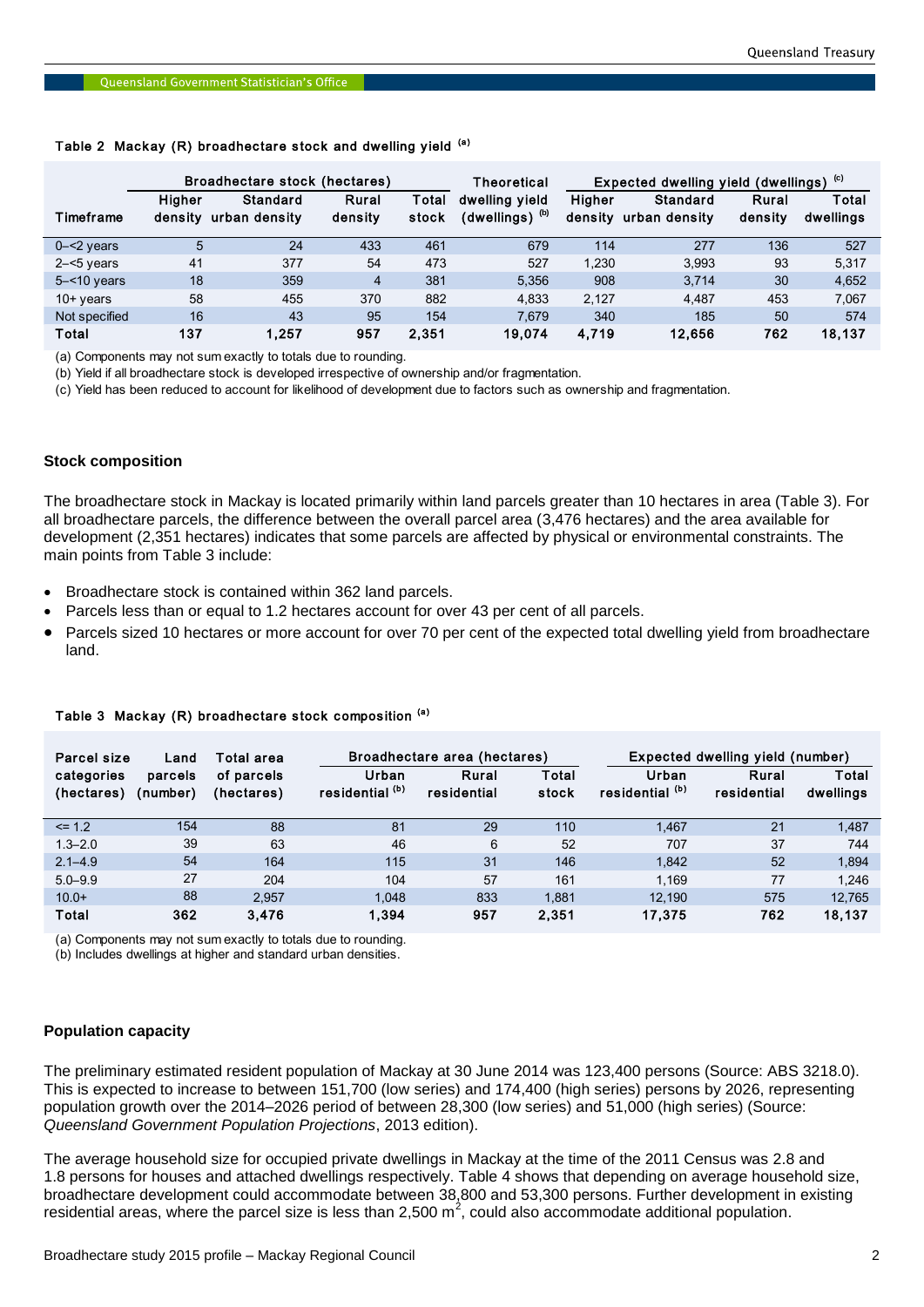| Development                        | Number of |                                                | Household size (average persons per household) |        |        |        |  |  |
|------------------------------------|-----------|------------------------------------------------|------------------------------------------------|--------|--------|--------|--|--|
| type                               | dwellings | 2.4                                            | 2.6                                            | 2.8    | 3.0    | 3.2    |  |  |
|                                    |           |                                                | Possible population yield                      |        |        |        |  |  |
| Rural residential                  | 762       | 1.828                                          | 1.980                                          | 2.133  | 2.285  | 2,437  |  |  |
| Standard urban density residential | 12,656    | 30.374                                         | 32.905                                         | 35,436 | 37,968 | 40,499 |  |  |
|                                    |           | Household size (average persons per household) |                                                |        |        |        |  |  |
|                                    |           | 1.4                                            | 1.6                                            | 1.8    | 2.0    | 2.2    |  |  |
|                                    |           | Possible population yield                      |                                                |        |        |        |  |  |
| Higher density residential         | 4,719     | 6,607                                          | 7,550                                          | 8,494  | 9,438  | 10,382 |  |  |
|                                    |           |                                                |                                                |        |        |        |  |  |
| Total                              | 18,137    | 38,809                                         | 42,436                                         | 46,063 | 49,691 | 53,318 |  |  |

# Table 4 Mackay (R) population yields based on a range of household sizes (persons) (a)

(a) Count of all persons enumerated in the dwelling on census night, including visitors from within Australia.

Excludes usual residents who were temporarily absent on census night.

# **Total potential dwelling yield**

Land ownership and fragmentation are potential constraints to residential development, and adjustments have been made to the broadhectare stock by applying potential development rates to land parcels. Furthermore, existing vacant residential land stock below 2,500  $m^2$  has been added to the broadhectare supply. Broadhectare residential land supply based on these components indicates a total potential dwelling yield of approximately 19,900 dwellings (See Table 5).

It is important to note that this dwelling yield does not include dwellings that would have been achieved through infill and redevelopment of smaller parcels below the broadhectare model threshold of 2500  $m^2$ .

### **Dwelling demand**

Evidently, not all future dwelling demand will be met through development of broadhectare land. Nevertheless, an indicator of the adequacy of supply of residential land (broadhectare and vacant lots) can be calculated by comparing the total supply as indicated above with future demand.

To make an assessment of future demand and determine whether there is adequate supply of residential land, three scenarios of dwelling projections have been used based on the Queensland Government's population projection series low, medium and high. Figure 1 and Table 5 show, based on these scenarios, the amount of land supply in terms of years remaining.

Figure 1 Mackay (R) projected demand for land stock based on dwelling projections

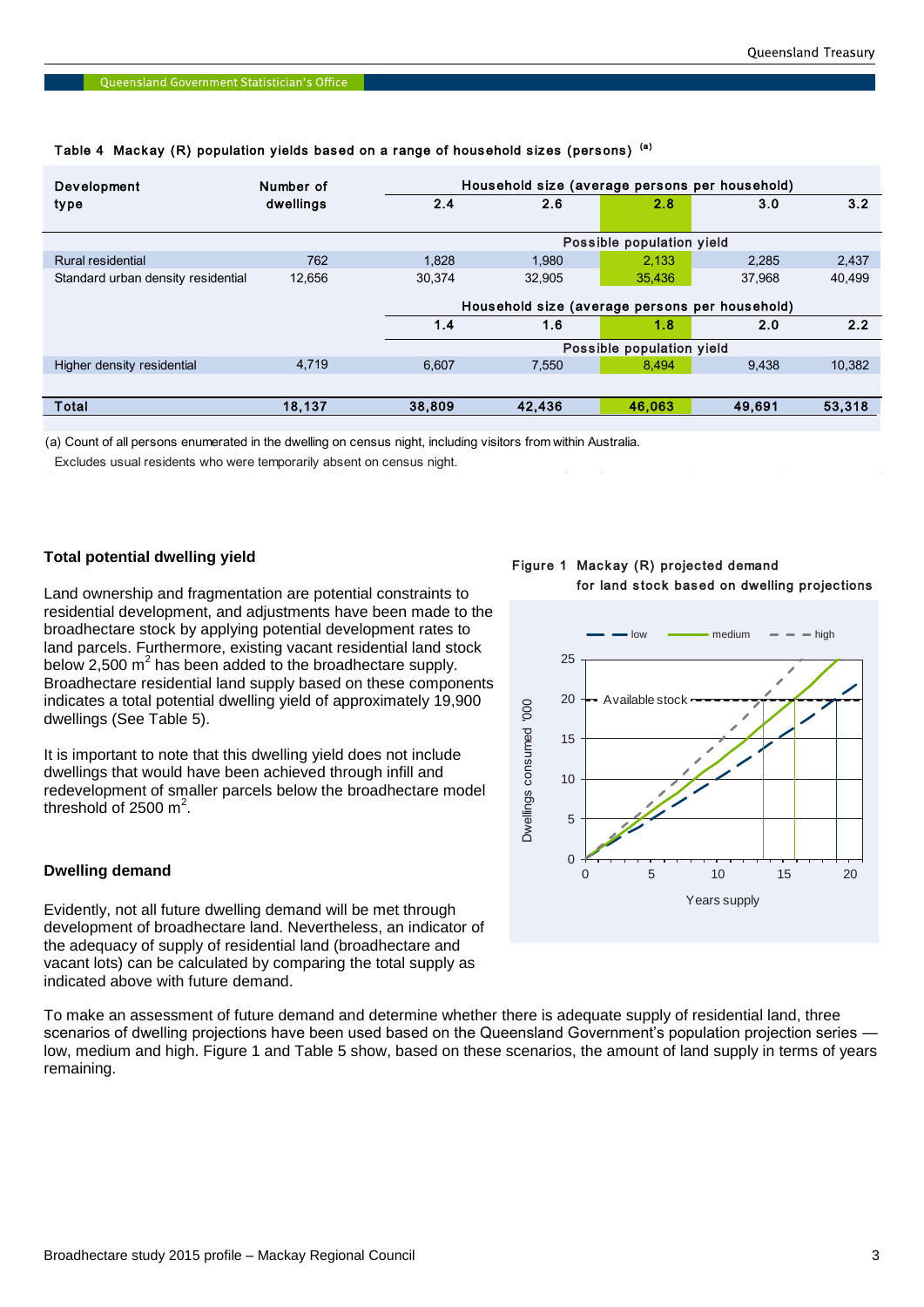Table 5 also shows that developed land parcels that are vacant account for approximately 9 per cent of the total potential dwelling yield.

## Table 5 Mackay (R) broadhectare supply scenarios

|                                                          | Demand for residential lots         | Supply - Stock of residential lots        |                                                       |                                                    |                     |
|----------------------------------------------------------|-------------------------------------|-------------------------------------------|-------------------------------------------------------|----------------------------------------------------|---------------------|
| <b>Dwelling</b><br>production<br>scenario <sup>(a)</sup> | Dwellings required<br>to 2036 $(b)$ | <b>Broadhectare</b><br>dwelling yield (c) | <b>Existing vacant</b><br>land parcels <sup>(d)</sup> | <b>Total potential</b><br>dwellings <sup>(e)</sup> | Years<br>supply (f) |
| Low trend                                                | 22,338                              | 18.137                                    | 1.747                                                 | 19.884                                             | 19                  |
| Medium trend                                             | 27,637                              | 18.137                                    | 1.747                                                 | 19.884                                             | 16                  |
| High trend                                               | 33,502                              | 18,137                                    | 1.747                                                 | 19.884                                             | 13                  |

(a) Based on dwelling projection levels produced in 2013. (e) Supply of residential lots.

(b) Dwellings required to 2036 based on Queensland Government (f) Illustrative only, if no development occurs outside of

household and dwelling projections, 2013 edition. broadhectare land.

(c) Adjusted to take into account the propensity of development.

(d) Estimate of vacant residential parcels at January 2015.

# **Conclusion — Mackay Regional Council**

The study has estimated that the total area of broadhectare available for residential development is 2,351 hectares. If this land were fully developed it has the potential to yield approximately 18,100 dwellings and accommodate 46,100 persons, using current average household sizes.

Based on current medium series household projections and the expected broadhectare dwelling yield, the available residential land stock indicates 16 years of supply.

Queensland Government Statistician's Office <http://creativecommons.org/licenses/by/3.0/au>

Queensland Treasury **Contract of Contract of Contract of Contract of Contract of Contract of Contract of Contract of Contract of Contract of Contract of Contract of Contract of Contract of Contract of Contract of Contract** (Queensland Treasury) 2015